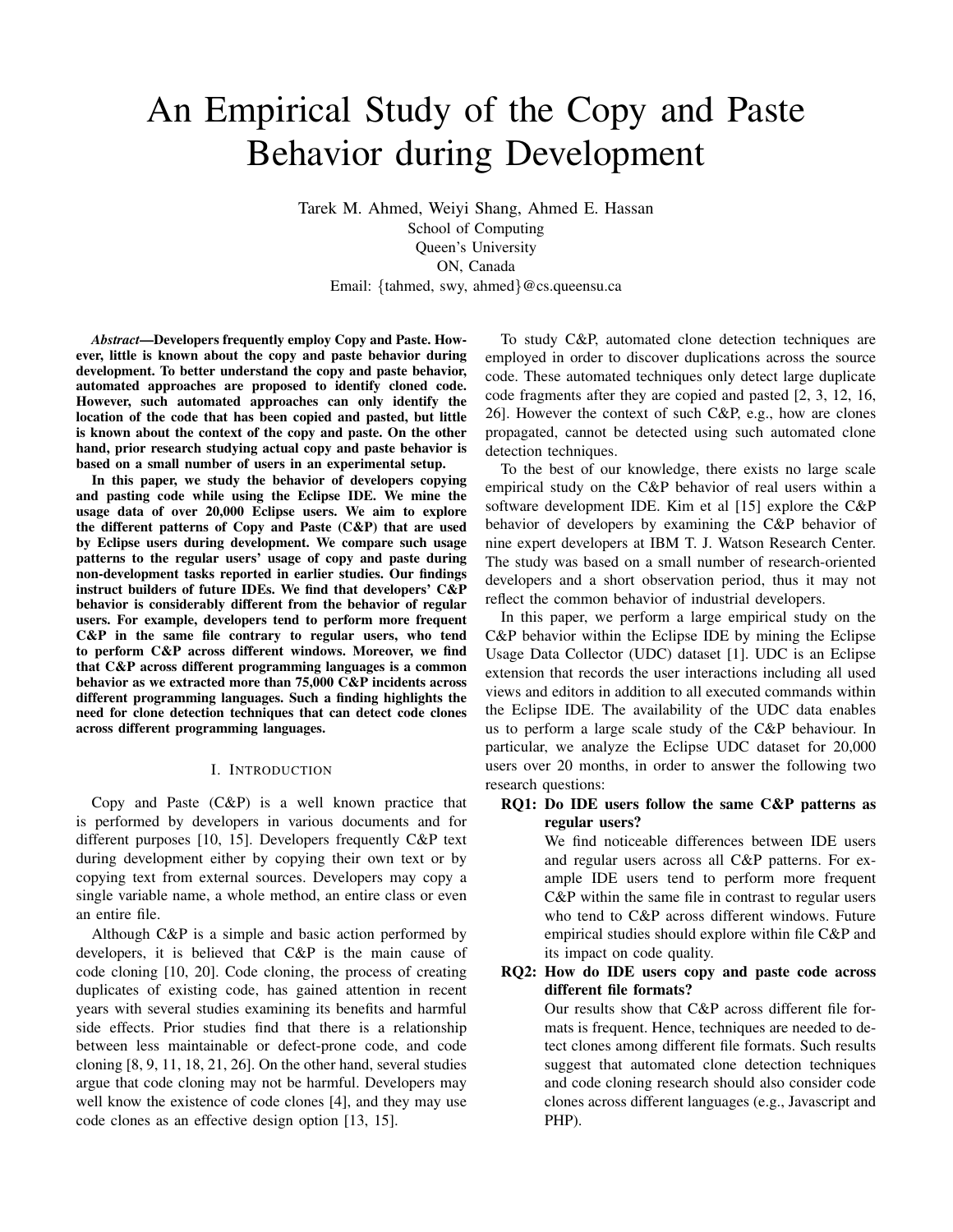The rest of the paper is organized as follows: Section II overviews the recent related work. Section III explains the setup of our case study. In section IV we show the results of our two RQs. Sections V discusses Cut&Paste behavior during development. Section VI discusses the threats to the validity of our study. Finally, section VII concludes the paper.

## II. RELATED WORK

## *A. Studies of C&P Behavior*

Studies of C&P behavior are performed on a small number of software developers or the studies are done within a nonsoftware engineering context. Kim et al. [15] perform an ethnographic study of Eclipse developers. Kim et al. explore how and why developers tend to C&P code. Two approaches were used in their study, first, developers are observed during development and their C&P actions are manually recorded. Second, the behavior is studied by using a specially-developed tool to capture developers usage of different Eclipse commands. This tool captures two forms of information, the commands executed by the developer, and the changes done to each document corresponding to the recorded command. Their results show some interesting findings about the usage of C&P, Kim et al. report that some limitations in programming languages make C&P unavoidable. For example, the lack of multiple inheritance in Java would require the developer to repeat some code segments. Moreover, they find that developers usually copy code snippets that contain structural templates so they can reuse the templates. Although the study revealed several findings on developers C&P behavior, the study was performed on a small number of experienced software developers in a research center, thus the results may not be applicable to large scale projects or projects including developers of different experience levels. This study and our results complement each other because our results show a more generalized view on the C&P behavior of IDE users whereas the earlier study has a more detailed data of how Eclipse users perform C&P.

Stolee et al. [22] study C&P behavior within a non-software engineering context. They explore the ways that normal users use the clipboard by automatically monitoring clipboard usage for groups of users including administrators, teachers and students. The captured data includes copies, cuts and pastes within the same window and across different windows. Additionally, Stolee et al.'s work defines a set of patterns that describe the C&P behavior. The motivation behind this work is to understand how the C&P behavior can negatively impact the productivity of users by the continuous switching of windows to move text. Finally, Stolee et al.'s work proposes new clipboard strategies to overcome the limitations of traditional C&P tools. In this paper, we examine whether C&P within a software engineering context matches the observations of Stolee et al's work.

Murphy-Hill et al. [19] mine the Eclipse UDC dataset as well as three additional datasets to analyze user behavior in the scope of code refactoring. Although the study was not related to C&P directly, it revealed several facts about the behavior of developers using refactoring commands that are related to the use of C&P. They compare the usage behavior of the developers of Eclipse refactoring commands to the behavior of the users of these commands by analyzing the usage of a large number of refactoring commands including "Rename", "Extract Method" and "Move". They address common assumptions about refactoring tools usage like that developers repeat refactorings, and that they do not usually configure the refactoring commands. In our paper, we mine the same Eclipse UDC dataset, but we focus on C&P commands rather than refactoring commands.

Finally, Yoon and Myers [27] propose the FLUORITE tool to capture low level events in Eclipse. The tool captures additional information about the recorded user interactions than the UDC extension. For example, the Eclipse UDC dataset does not capture moving within the code using the arrow keys or deleting text using the backspace key. More importantly, the FLUORITE captures the content of the executed action, for example, it captures the text involved in each action like the text deleted using the backspace key. Although such information is very useful, the tool has a limited deployment. Hence our study mines the Eclipse UDC dataset that records the interactions of thousands of developers.

# *B. Studies of Code Cloning*

Although there exists a plethora of work done in the detection of code clones [17, 20], little effort has been devoted to understand the main mechanism for creating clones, i.e., C&P. Prior studies of code cloning can be primarily categorized along two broad goals: 1) studying the benefits and the harmful effects of code cloning, and 2) proposing new techniques for clone detection, management and removal. Most of the studies in both categories focus on the postclone event (caused by a C&P) with minimal explanation C&P process itself.

Studies on the effects of code cloning primarily used to focus on its harmful side effects [8, 11, 18, 26]. These studies suggest that developers should avoid creating code clones due to their adverse effect on software maintainability and code quality. For example, when a developer clones buggy code, the bug is propagated across different code fragments which makes the bug fixing process more difficult. Fowler [8] considers *duplicated code* as the primary source of bad smells in code. He describes situations where code refactoring is required to decrease the amount of code duplicates caused by C&P.

On the other hand, a few recent studies discuss the benefits of code cloning and consider it as a useful software engineering practice [6, 13, 14]. Kapser and Godfrey [13] examine the non-harmful side of code cloning by exploring the useful patterns of creating duplicates. Their study presents several situations where code cloning is a desirable practice rather than a harmful one. One of these situations is *Forking* where a developer intends that the cloned and original code fragments would evolve independently.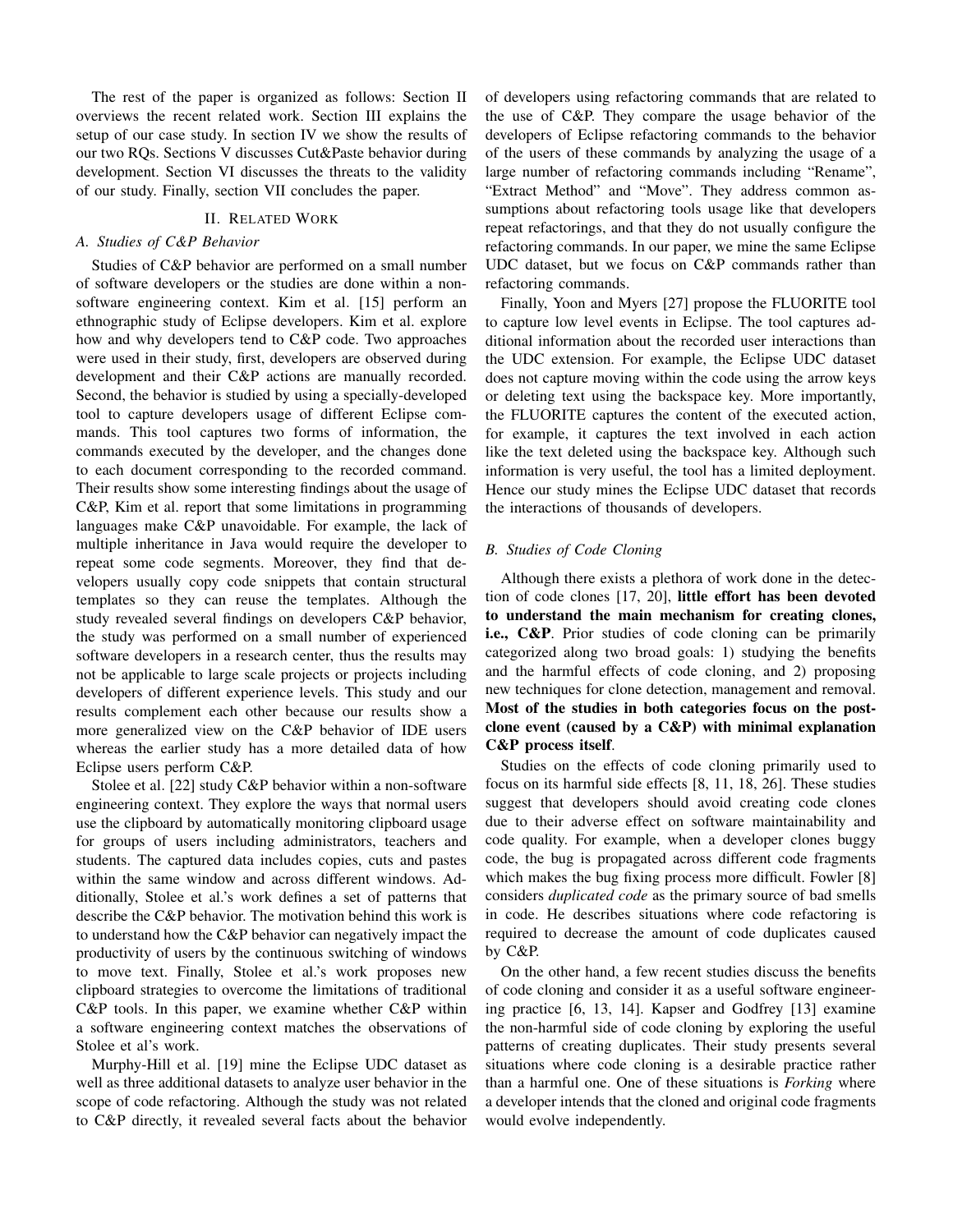Some studies propose tools for code clones management. Code clones management is a way to keep track of the cloned code to provide details about the clones to the IDE users. Duala-Ekoko and Robillard [7] propose CloneTracker, a tool to manage clones in the Eclipse IDE. The input to CloneTracker is the output of SimScan tool, a tool to detect code clones in Eclipse. CloneTracker tracks the occurrence and evolution of code clones and have the ability to inform developers when changes are applied to cloned regions. Similarly, Chiu and Hirtle [5] propose Clonescape tool. Clonescape is an Eclipse plugin that tracks code clones. Unlike CloneTracker, Clonescape does not require the input from SimScan tool, Clonescape can automatically tag C&P and mark them as code clones. Toomim et al. [25] propose a Linked Editing technique implemented in CodeLink prototype editor. The technique requires that the developer manually links the cloned code to the original code. The technique then calculates the differences and visualizes them so that the developer is aware of all the changes in the cloned code.

# Our work focuses on the C&P behavior of Eclipse IDE users in order to gain more insight about this practice in Eclipse.

# III. CASE STUDY SETUP

In this section we describe the Eclipse Usage Data Collector (UDC) dataset. We present how this dataset captures the behavior of Eclipse IDE users and we show the setup of our study that explored the C&P behavior of the Eclipse IDE users.

## *A. Eclipse Usage Data Collector (UDC)*

In this paper, we use the Eclipse Usage Data Collector (UDC) dataset [1]. UDC is an extension that captures how users use the Eclipse IDE by recording all performed actions. This data can be used to help researchers to understand the behavior of Eclipse users. We mine the UDC dataset that has been collected between January 2009 to August 2010. Typically, UDC captures four types of information:

- 1) Plug-ins: Information about all installed Eclipse plugins that are started with the IDE.
- 2) Application commands: Information about the actions done by the users. The actions include shortcut keys and actions performed using menu items.
- 3) Changes in Perspectives: Information about the used Eclipse perspectives like Java perspective or Debug perspective.
- 4) Editor events: Information about when a user opens, closes or gives focus to a specific editor. For example, UDC would record when the Java or C editors are activated.

Table I shows an example of the UDC data where a developer activates a Java editor, performs a C&P and finally saves the file. Each record consists of: 1) a unique user ID, 2) the performed action (like activation or execution), 3) what the action is performed on (like editor or command), 4) the Eclipse bundle responsible for the action, 5) the bundle version, 6) a description of the action, showing more details about the performed action, and 7) the time when the action is performed (in milliseconds).

## *B. Data Pre-Processing*

In this sub-section, we discuss our data pre-processing. Our pre-processing consists of four steps: 1) Creating Development Sessions, 2) Finding Active Sessions, 3) Finding Frequent Users, and 4) Finding C&P.

*1) Creating Development Sessions:* First, we define the concept of a development session. A development session is calculated by extracting the commands of a specific user until one of two conditions is encountered: either the user closes the Eclipse IDE, or an idle duration of at least two hours is found between two consecutive records. We revisit this limit in Section V.

*2) Finding active sessions:* Second, we find the active development sessions. A development session can be very short and not meaningful because the user may turn off the UDC extension or may open the IDE without considerable activity. We define the notion of an active session where a session is considered active if it has more than 10 commands of any type. We only consider a session active if it has more than 10 commands such that we have a more realistic view about the users' behavior by eliminating sessions with very small number of user actions. We note that the sessions having less than 10 commands have 0.346 C&P incidents on average and standard deviation of 0.79. Therefore we decide to exclude these sessions. Our data has 7,653,647 active sessions for 826,609 users. The median number of sessions for all users in the dataset is five sessions, the average is 9.25 sessions and the standard deviation is 13.26 sessions.

*3) Finding frequent users:* Third, we find users who use the IDE frequently. We consider a user having more than 50 hours of IDE activity as a frequent user. The motivation behind selecting users with more than 50 hours is that we compare C&P behavior in the Eclipse UDC dataset with results of regular users as reported in an earlier study, in which the authors report the results for users with an average of 50 hours of observation [22]. Our data has 21,770 users with more than 50 hours of activity. These users have a median of 70 hours of activity and a standard deviation of 35 hours. Table II shows the five-number summary and the mean value of the hours of activity of all users.

*4) Finding C&P:* Finally, we extract all C&P incidents performed by the set of active and frequent users. During the extraction process, we record the currently used editor type and the time that this editor was activated in order to keep track of the different files and editors that the developer copies from and pastes into.

TABLE II FIVE-NUMBER SUMMARY AND THE MEAN VALUE OF THE HOURS OF ACTIVITY OF ALL USERS WITH MINIMAL 50 ACTIVE HOURS

|    |       | Min 1st Ou. Median Mean 3rd Ou. |       |       | Max   |
|----|-------|---------------------------------|-------|-------|-------|
| 50 | 58.22 | 70.6                            | 82.11 | 93.38 | 684.4 |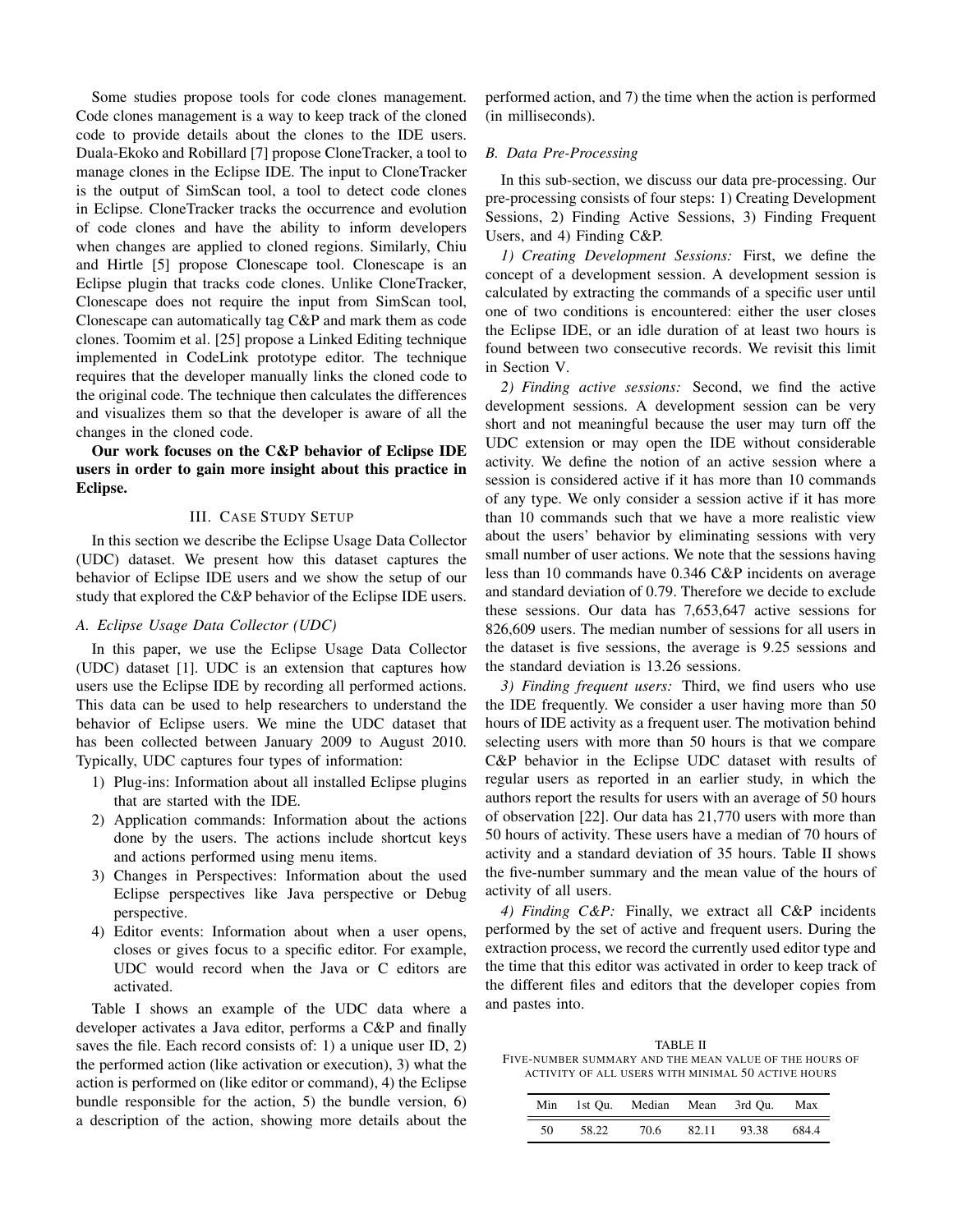| User ID | What      | Kind    | <b>Bundle</b>      | <b>Bundle Version</b> | Description                              | Timestamp     |
|---------|-----------|---------|--------------------|-----------------------|------------------------------------------|---------------|
| 382620  | activated | editor  | org.eclipse.jdt.ui | 3.4.0.y20080603-2000  | org.eclipse.jdt.ui.CompilationUnitEditor | 1246397908385 |
| 382620  | executed  | command | org.eclipse.ui     | 3.4.0.I20080610-1200  | org.eclipse.ui.edit.copy                 | 1246397917867 |
| 382620  | executed  | command | org.eclipse.ui     | 3.4.0.I20080610-1200  | org.eclipse.ui.edit.paste                | 1246397920110 |
| 382620  | executed  | command | org.eclipse.ui     | 3.4.0.I20080610-1200  | org.eclipse.ui.file.save                 | 1246397920846 |

TABLE I EXAMPLE OF UDC DATASET

We extracted more than 4 million C&P incidents. A C&P incident is defined as a copy followed by one or more pastes. We also capture a special type of paste incident where a user activates the IDE followed by a paste command which means the user may have copied from an external source and pasted into the Eclipse IDE. We find that 23.96% of the C&P incidents consists of pastes from external sources.

We find that the average number of C&P incidents is 2.72 per hour, while as reported in earlier studies [15, 22], 3 to 4 C&P incidents per hour are performed by regular users and 16 C&P incidents per hour are performed by experienced Eclipse users. Table III shows the 5-number summary+mean value of the C&P incidents per user per hour.

TABLE III FIVE-NUMBER SUMMARY AND THE MEAN VALUE OF CLIPBOARD INTERACTIONS PER HOUR

| Min   |       | 1st Ou. Median Mean 3rd Ou. |      |      | Max   |
|-------|-------|-----------------------------|------|------|-------|
| 0.004 | 1.122 | 2.1                         | 2.72 | 3.65 | 21.43 |

## IV. CASE STUDY RESULTS

# RQ1: DO IDE USERS FOLLOW THE SAME C&P PATTERNS AS REGULAR USERS?

Motivation. The motivation behind this RQ is that Eclipse IDE does not provide more support for C&P other than the very basic C&P functionality. Therefore, we study whether the C&P behavior of IDE users is the same as regular users in order to explore the need for special C&P support tools in the Eclipse IDE. We perform a study on the C&P behavior of IDE users where we explore the different patterns of usage and compare the C&P behavior of IDE users to that of regular users. We compare our results with the results reported in a previous study that studies the C&P behavior of regular computer users [22].

Approach. A prior study of the C&P behavior for regular users defines two different types of patterns: Elementary Patterns and Complex Patterns [22]. The elementary patterns are composed of a single C&P interaction involving one or more files. On the other hand, complex patterns are composed of two or more C&P incidents involving more than two files.

The elementary patterns are broken into two sub-types: "*Between*" and "*Within*".

• Between: A pattern that involves a C&P incident such that both the copy and the paste commands are performed

in two different windows. This pattern consists of a developer opening a file, performing a copy command, then opening another file and performing a paste command. As the Eclipse UDC dataset does not provide a unique identifier for files, we consider opening an editor window as opening a new file.

• Within: A pattern that involves a single file where both C&P commands are executed. This pattern consists of a developer opening a file, performing a copy command then performing one or more paste commands in the same file.

In addition to the two previously identified patterns for regular users, we propose two new patterns:

- Within and between: A pattern that captures an incident where the code is pasted both in the same file from which it was copied, in addition to one or more other files.
- External paste: A pattern that involves an IDE user activating the Eclipse IDE followed by one or more pastes without performing any other C&P incidents.

We present below the definitions of the five sub-types of complex patterns as mentioned in the previous study [22] and discuss whether the available UDC dataset can be used to detect each of these pattern.

- Repeat: A repeat pattern is defined as two or more consecutive C&P incidents such that both the source and destination windows are the same in all incidents. The Eclipse UDC dataset does not provide a unique identifier for each file, thus we assume that a set of C&P incidents that are performed during a short period of time can be considered as a repeat pattern. We detect two or more consecutive patterns having the following sequence [Activate editor - Copy - Activate editor - Paste] in a short period of time (two minutes) as a repeat incident. We choose two minutes heuristically because we are unable to identify exactly how the IDE user repeats C&P.
- **Distribution:** A distribution pattern involves a copy from a common source file and two or more pastes in different distinct files. The Eclipse UDC dataset does not guarantee the uniqueness of the editor being pasted into, so a distribution pattern in this case can be detected when a developer first activates an editor and performs a copy command, then repeat a sequence of [Activate editor - Paste] without performing any other clipboard interactions.
- Composition: A composition pattern is defined as two or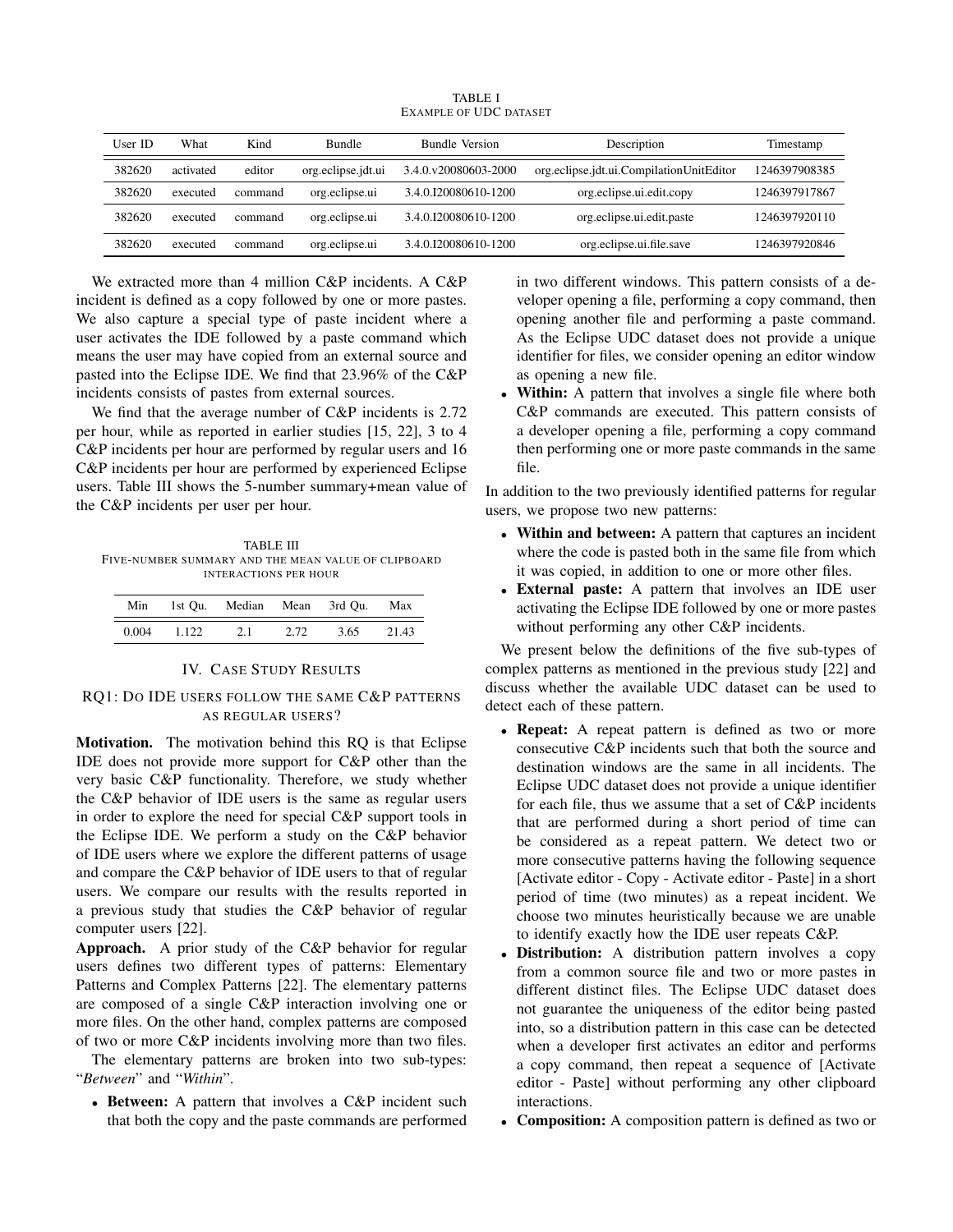#### TABLE IV

C&P ELEMENTARY PATTERNS.  $\mu$  is the average percentage of each pattern and  $\sigma$  is the standard deviation

| Pattern                                       | <b>Definition</b>                                                                                               | C&P Usage For IDE users               |                | <b>C&amp;P</b> Usage for End-Users |         |
|-----------------------------------------------|-----------------------------------------------------------------------------------------------------------------|---------------------------------------|----------------|------------------------------------|---------|
|                                               |                                                                                                                 | Per User                              | <b>Overall</b> | Per User                           | Overall |
| Within File<br>A                              | A pattern involving a C&P within<br>the same file                                                               | $\mu = 60.26\%$<br>$\sigma = 15.89\%$ | 63.52%         | $\mu=23\%$<br>$\sigma = 18\%$      | 35%     |
| <b>Between Files</b><br>A<br>B                | A pattern involving a copy and<br>one or more pastes in a different<br>file                                     | $\mu = 15.35\%$<br>$\sigma = 9.55\%$  | 15.39%         | $\mu = 77\%$<br>$\sigma = 18\%$    | 65%     |
| Within and Between<br>Files<br>A<br>B         | A pattern involving a copy<br>followed by two or more pastes<br>both in the same file and in<br>different files | $\mu = 0.42\%$<br>$\sigma=0.88\%$     | 0.39%          | N/A                                | N/A     |
| <b>External Paste</b><br><b>External</b><br>A | A pattern involved by a user<br>activating Eclipse IDE followed<br>by a paste command directly                  | $\mu = 23.96\%$<br>$\sigma = 14.8\%$  | 20.69%         | N/A                                | N/A     |

more C&P incidents with text that is copied from multiple files and pasted into a single destination file. This pattern cannot be detected using the Eclipse UDC dataset because there is no unique identifier for each file.

- Isolation: A pattern that involves a incident where the source and destination files are different from the files that are involved in the previous or following incident. This pattern cannot be detected because there is no way to determine whether the files that are involved in the incident are different from the other incidents (due to privacy protection of UDC users).
- Relay: This pattern involves two consecutive incidents where the destination of the first incident is the source of the second incident. This pattern can be detected when a developer first activates an editor, performs a copy command, then activates an editor, performs a paste followed by a copy, and finally opens another editor and pastes in it. This sequence can be summarized as [Activate Editor - Copy - Activate Editor - Paste - Copy - Activate Editor - Paste]. However the original definition is that all the windows are different, which is not detectable using UDC dataset [22].

In particular, we explore three complex patterns: *Repeat*, *Distribution* and *Relay* in addition to an extra *Unknown* pattern

where a C&P incident does not belong to any of the other complex patterns. Therefore, a C&P incident is classified as *Unknown* if it does not have a relation to either its previous or next C&P incidents.

Results. We extract 4,058,046 incidents, 3,218,437 (76.04%) of which are internal C&P incidents and 839,609 are external paste incidents.

Elementary patterns analysis shows a noticeable difference between the behavior of IDE users and regular users. We observe that IDE users tend to more frequently perform C&P in the same file rather than across different files. We find that 60.62% of the incidents belong to "*Within*" pattern compared to 23% for regular users. Moreover, the percentage of "*Between*" pattern is 15.35% compared to 77% for regular users. Table IV shows the percentages of occurrence of elementary patterns relative to the total number of incidents. The table shows two types of results in *C&P usage* column. First *in Per User* results, we calculate the percentages of incidents for each user and we report the mean and standard deviation for these percentages. Second *Overall* results is the percentage of occurrence across the whole dataset. Moreover the table shows a comparison with the behavior of regular users except for "*Within and Between*" and "*External Paste*" patterns which were not reported for regular users.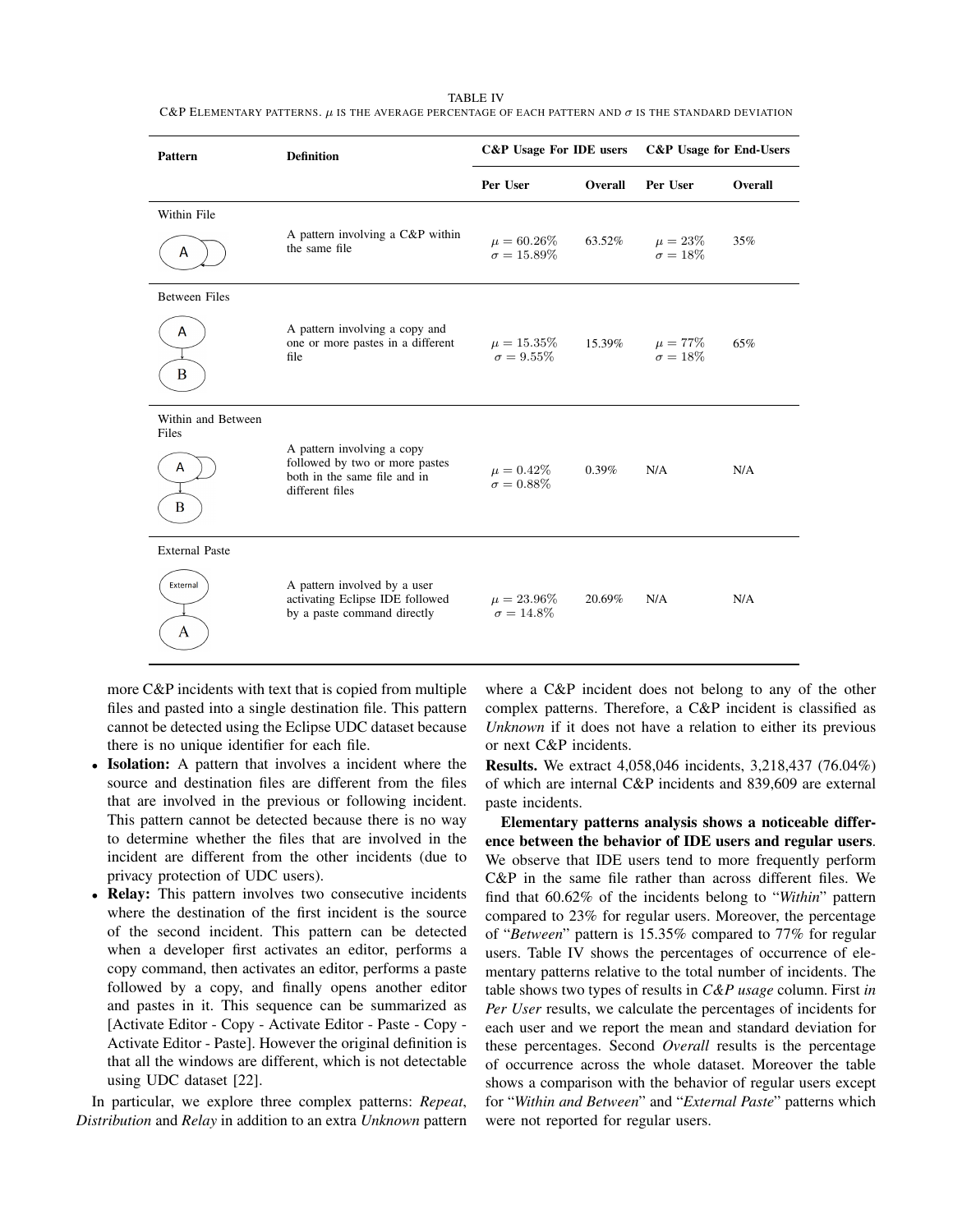TABLE V C&P COMPLEX PATTERNS.  $\mu$  is the average percentage of each pattern and  $\sigma$  is the standard deviation

| <b>Pattern</b>      | <b>Description</b>                                                                                                                                                                                | C&P Usage For IDE Users               |         | <b>C&amp;P</b> Usage For End-Users |         |  |
|---------------------|---------------------------------------------------------------------------------------------------------------------------------------------------------------------------------------------------|---------------------------------------|---------|------------------------------------|---------|--|
|                     |                                                                                                                                                                                                   | Per User                              | Overall | Per User                           | Overall |  |
| Repeat              | A pattern formed when a user activates an editor and copies then opens<br>another editor and pastes and repeat this operation more than once in a short<br>period of time (less than two minutes) | $\mu = 8.94\%$<br>$\sigma = 6.2\%$    | 10.95%  | $\mu = 32\%$<br>$\sigma = 18\%$    | 37%     |  |
| <b>Distribution</b> | A pattern formed when a user activates an editor and perform a copy<br>command then perform paste command in two or more different files                                                          | $\mu = 0.82\%$<br>$\sigma = 1.28\%$   | 0.7%    | $\mu = 36\%$<br>$\sigma = 16\%$    | 32%     |  |
| Relay               | A pattern formed when a user activates an editor, performs a copy then opens<br>another editor and pastes. Finally the user copies from the same editor and<br>pastes in a third editor           | $\mu = 32.94\%$<br>$\sigma = 15.65\%$ | 39.43%  | $\mu = 2\%$<br>$\sigma = 2\%$      | $3\%$   |  |
| Unknown             | A single C&P interaction that doesn't fit in any of the above patterns                                                                                                                            | $\mu = 57.29\%$<br>$\sigma = 16.85\%$ | 48.92%  | N/A                                | N/A     |  |

✄

✂

Complex pattern analysis shows major differences between C&P behavior of IDE users and regular users. For example a repeat pattern is found on average in 8.94% of the incidents compared to 32% for regular users. A distribution pattern is much less used by IDE users where we only find 0.82% of the incidents where a user pastes in two or more different files. Finally, a relay pattern seems to be used frequently as an IDE user pastes some code in a specific file then copies from the same file and pastes in other files. Table V shows the percentages of occurrence of each complex pattern relative to the overall number of incidents.

One difference between IDE users and regular users is that IDE users perform more relay patterns while regular users perform more distribution patterns. The reason behind this phenomenon is that the copied text needs more edit in case of source code since code usually does not work if it is just copied to another location. The relay pattern gives IDE users a chance to edit the code unlike the distribution pattern which the pasted code is not edited.

The relay pattern appears frequently for IDE users. One explanation of the frequent appearance of a relay pattern is after a developer clones a method or variable, this method or variable is then copied and pasted to be involved or referenced in other locations in the source code. To better understand how the relay pattern affects the code, we calculate the difference in duration between the end of the first C&P incident and the start of the second C&P incident involved in the same relay pattern. We find that the median duration is 20.86 seconds, the average duration is 126.64 seconds and the third quartile of the duration is 64.16 seconds. This implies that although IDE users relay their code frequently, there is a small time difference within the relay incident that does not give the developer a chance to make major code changes.

Additionally we notice a small frequency of the repeat pattern. Our detected repeat patterns are an over estimation of the actual repeat patterns because of the absence of the file identifier. If there is a file identifier for each opened file, the detected repeat patterns will be fewer. We explain the small percentage of repeat pattern by the fact that information in the code is less scattered than other sources. For example if a developer is willing to copy line 10 to line 20 and line 50 to line 60, he may just copy line 10 to 60 and remove the unwanted lines in the pasted file.

The unknown pattern includes C&P incidents that do not belong to any of the other complex patterns. However, we investigated these incidents in order to extract other patterns of interest. One of the patterns that we observed is "withinfile repeat", where the IDE user opens a file, performs a copy command and follows it with multiple paste commands in the same file. We could not find a specific rationalization for such a pattern thus we decided to only report it as one of the unknown patterns.

Our results can be used to improve C&P support in Eclipse. For example, Eclipse can track the source and the multiple destinations of each C&P incident. Therefore, IDE users can perform the distribution and relay patterns without worrying about forgetting where they have pasted.

In summary, unlike regular users, IDE users tend to use C&P in a different manner. Therefore the C&P support tools for regular users may not be as beneficial for IDE users [23].

Ĭ.

Į.

*The C&P behavior of Eclipse IDE users is different from the behavior of regular users. Accordingly, Eclipse IDE requires tailored C&P support tools that differ from regular users' C&P tools. For example, because of the large number of relay pattern, users may need to know where they have pasted. Therefore IDEs should track the C&P incident source and destinations*

# RQ2: HOW DO IDE USERS COPY AND PASTE CODE ACROSS DIFFERENT FILE FORMATS?

Motivation. IDEs (like Eclipse) typically support different types of editors. IDE users are able to copy and paste text across different editors. However, clone detection techniques often do not consider code clones between different languages [20]. We want to investigate whether IDE users copy and paste text across different editors and across which editors do IDE users copy and paste text.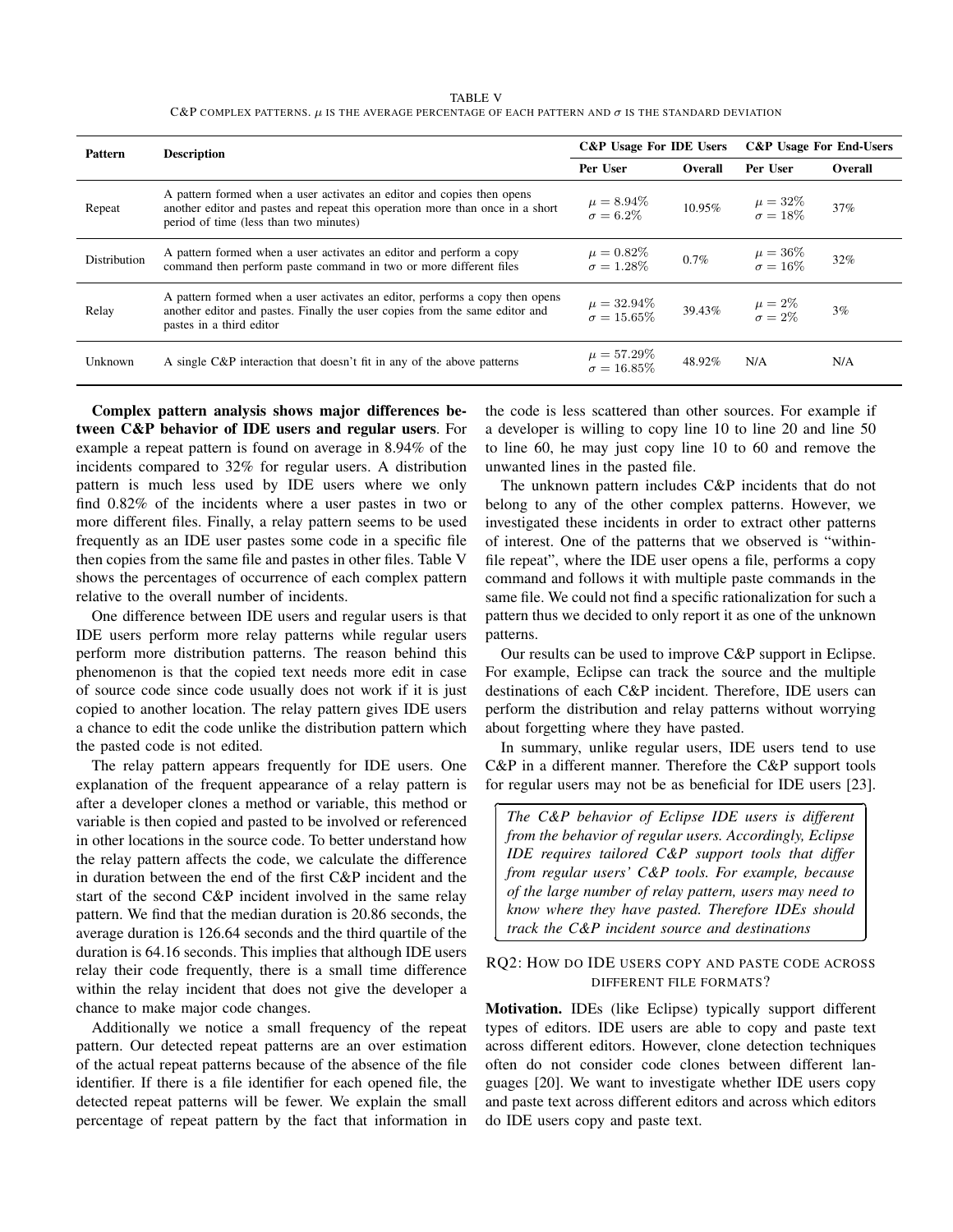Approach. In order to answer this RQ, first we extract all the editor types that are recorded in the Eclipse UDC dataset. Some editor types correspond to a programming language like Java, C or Python. Other editor types can be used across languages and for different purposes like the XML, Text and Compare editors. Second, we record the current opened editor type for each clipboard interaction. For example, a user activates a Java editor, and performs a copy command, then he/she activates a JSP Editor and performs a paste command. We record that the source of this incident is a Java editor and the destination is a JSP Editor. Table VI shows an example of a developer who copies from a Java editor and pastes into a JSP Editor.

We classify C&P incidents into three patterns: "*Within Editor*", "*Between Editors*" and "*Within and between Editors*".

- Within Editor: One C&P incident includes both the copy and the paste commands in the same type of editor.
- Between Editors: A copy is performed in editor A and the paste is performed in a different type of editor B.
- Within and between Editors: A developer copies from editor A then performs two or more pastes in the same editor type A and in a different type of editor B.

In addition, we examine which editors are more frequently used to perform C&P between and within editors, respectively. Results. IDE users usually use multiple types of editors. The Eclipse UDC dataset contains 18 types of editors. On average a developer uses three different editor types (with some users using as much as 12 editors).

Most of the C&P are in the same type of editors. Among all the 3,218,437 C&P incidents, we find that more than 97% of these incidents are within the same editor while 2.36% of the incidents are between different editors (shown in Table VII). Although the percentage of *"Between Editor"* pattern is low, there are still more than 75,000 C&P incidents. Hence we decide to explore the different patterns of C&P occurrences for these incidents.

TABLE VII C&P USAGE IN EDITOR TYPES.  $\mu$  is the average percentage of each PATTERN AND  $\sigma$  IS THE STANDARD DEVIATION

| Pattern                                 | Definition                                                                                                                       |                                      | <b>C&amp;P</b> Usage |  |  |
|-----------------------------------------|----------------------------------------------------------------------------------------------------------------------------------|--------------------------------------|----------------------|--|--|
|                                         |                                                                                                                                  | Per User                             | <b>Overall</b>       |  |  |
| Within<br>Editor                        | A pattern involving a<br>$C\&P$ within the same<br>editor type                                                                   | $\mu = 97.55\%$<br>$\sigma = 4.15\%$ | 97.62%               |  |  |
| <b>Between</b><br>Editors               | A pattern involving a copy<br>and one or more pastes in<br>a different editor types                                              | $\mu = 2.36\%$<br>$\sigma = 4.08\%$  | 2.31%                |  |  |
| Within and<br><b>Between</b><br>Editors | A pattern involving a copy<br>followed by two or more<br>pastes both in the same<br>editor type and in different<br>editor types | $\mu = 0.07\%$<br>$\sigma = 0.4\%$   | 0.06%                |  |  |

There is a large number of C&P between Java and XML editors, as well as Java and JSP editors. Despite that both languages have a completely different syntax, the XML editor is the destination of 33.62% of the copy instances from the Java editor. This can be explained by the fact that there is a large usage of XML in Java frameworks (e.g., Spring<sup>1</sup>). IDE users may share code between XML and Java editors by C&P. Moreover, IDE users may copy Java code from a Java class and paste it into a JSP page since the JSP editor is the destination for 22.55% of the incidents where the source is a Java editor. For example, a developer can duplicate some code that validates an input from a Java class to a JSP page, the validation may be on a date format or email format or any other form of validation. The duplication makes the code harder to maintain as the application evolves, thus, clone detection techniques need to handle this type of clones.

There is a considerable amount of C&P across editors that are used in web development. For example, the PHP editor has many C&P with the Javascript editor (21.38%) and the HTML editor (13.52%). Code used in web development can exist interchangeably in several file types. The interchangeable code may increase the effort needed to maintain such web applications. Additionally, the interchangeable code would increase the expense of maintenance of the web application. For example an HTML developer needs to know Javascript as well, to be able to maintain the application.

The C language editor has the least percentage of "Across Editors" incidents relative to the total number of incidents where the C editor is the source of the C&P. Additionally, the destination of these incidents is a Text editor in more than 65% of the incidents and is a Java editor in 11% of the incidents. Therefore, the interaction between the C language and other editor types is minimal because of the nature of the C language itself which is primarily used to develop standalone applications that do not require text to be moved across different editor types. On the other hand, Java is heavily used in web applications development that require moving text across different editors.

Although C&P across different editors has a small percentage compared to C&P within the same editor type. This behavior may result in code clones across different languages highlighting the need for clone detection techniques to detect clones across different languages.

*IDE users may use C&P across different editors. Clone detection techniques should also consider detect clones across different languages.*

Ĭ.

✁

### V. DISCUSSION

In this section we further discuss our results, first by extending our analysis to Cut&Paste as a tool of code movement. Second, we compare our results of the average rate of C&P per hour to what is reported in earlier studies.

<sup>1</sup>http://projects.spring.io/spring-framework/

✄

 $\overline{a}$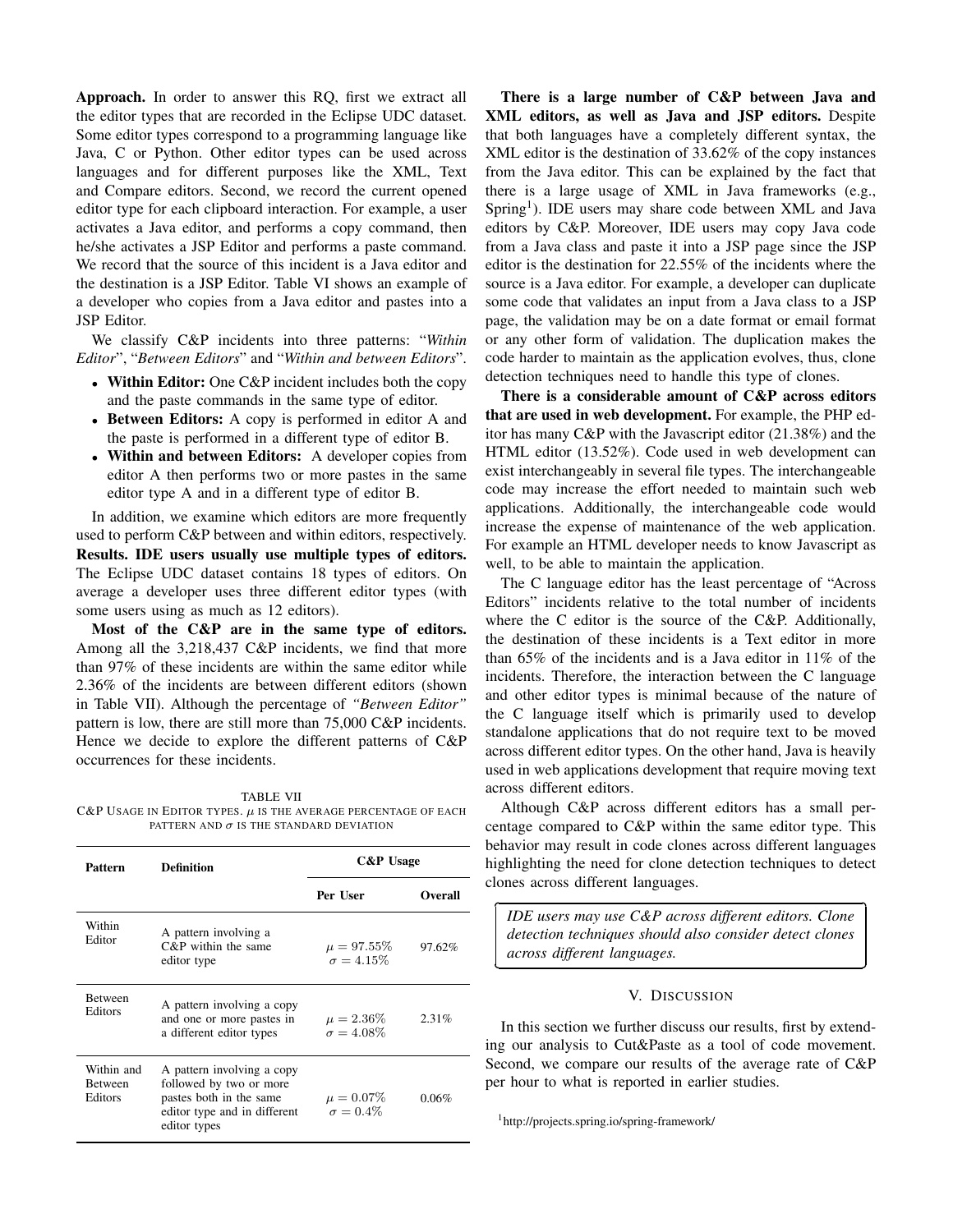| User ID       | What                                                              | Kind    |                          | <b>Bundle Version</b><br><b>Bundle</b> |            |                       | Description       |                                           | Timestamp                 |               |               |
|---------------|-------------------------------------------------------------------|---------|--------------------------|----------------------------------------|------------|-----------------------|-------------------|-------------------------------------------|---------------------------|---------------|---------------|
| 104526        | activated                                                         | editor  |                          | org.eclipse.jdt.ui                     |            | 3.4.0.y20080603-2000  |                   | org.eclipse.jdt.ui.CompilationUnitEditor  |                           |               | 1231303687537 |
| 104526        | executed                                                          | command |                          | org.eclipse.ui                         |            | 3.4.0.I20080610-1200  |                   |                                           | org.eclipse.ui.edit.copy  |               | 1231303691532 |
| 104526        | activated                                                         | editor  |                          | org.eclipse.jst.jsp.ui                 |            | 1.1.300.v200805152207 |                   | org.eclipse.jst.jsp.core.jspsource.source |                           |               | 1231303694442 |
| 104526        | executed                                                          | command |                          | org.eclipse.ui                         |            | 3.4.0.I20080610-1200  |                   |                                           | org.eclipse.ui.edit.paste |               | 1231303706041 |
|               | <b>TABLE VIII</b><br><b>INTERACTION BETWEEN DIFFERENT EDITORS</b> |         |                          |                                        |            |                       |                   |                                           |                           |               |               |
|               |                                                                   |         | % Destination            |                                        |            |                       |                   | % Across Editor                           |                           |               |               |
|               |                                                                   | Java    | PHP                      | $\mathbf C$                            | <b>JSP</b> | <b>XML</b>            | <b>Javascript</b> | <b>HTML</b>                               | <b>Text</b>               | <b>Others</b> |               |
|               | Java.                                                             |         | 0.1424                   | 0.3165                                 | 22.5545    | 33.6182               | 2.0950            | 2.9526                                    | 24.1147                   | 14.2061       | 1.56          |
|               | PHP                                                               | 0.6585  | $\overline{\phantom{a}}$ | 0.0760                                 | 0.2026     | 3.1278                | 21.3752           | 13.5241                                   | 37.6472                   | 23.3886       | 1.23          |
| <b>Source</b> | $\mathbf C$                                                       | 11.2431 | 0.2375                   | $\overline{\phantom{a}}$               | $\theta$   | 5.7007                | 0.7918            | 0.3167                                    | 65.3207                   | 16.3895       | 0.39          |
|               | <b>JSP</b>                                                        | 46.2807 | 0.0512                   | $\mathbf{0}$                           |            | 9.7848                | 19.0779           | 3.5143                                    | 1.7418                    | 19.5492       | 5.98          |
|               | XML                                                               | 63.6494 | 3.2680                   | 0.6446                                 | 8.8817     |                       | 1.8892            | 1.6385                                    | 5.7660                    | 14.2627       | 8.44          |
|               | <b>Javascript</b>                                                 | 9.3380  | 28.1894                  | 0.0219                                 | 29.1977    | 3.6826                |                   | 16.6813                                   | 4.1210                    | 8.7681        | 4.89          |
|               | <b>HTML</b>                                                       | 12.0815 | 28.9283                  | 0.0354                                 | 10.1151    | 3.1532                | 20.9212           | $\overline{\phantom{a}}$                  | 4.2161                    | 20.5492       | 8.63          |
|               | <b>Text</b>                                                       | 36.4180 | 21.1442                  | 7.4467                                 | 3.7097     | 9.6073                | 4.7968            | 4.0766                                    | $\sim$                    | 12.8007       | 6.46          |

TABLE VI EXAMPLE OF A DEVELOPER PERFORMING C&P IN DIFFERENT EDITORS

## *A. Code Movement (Cut&Paste)*

We further extend our analysis to compare the usage of code movement (Cut&P) to code cloning (C&P). We perform the same analysis with Cut command rather than Copy. We find 623,369 Cut&P incidents, which is around 85% less than the number C&P incidents. We notice that the percentage of Cut&P within the same file is more than 90%, which indicates that moving code is a common practice within the same file rather than between different files. Table IX shows the Cut&P patterns identified with the Eclipse UDC dataset. There is a considerable difference between the results of code movement and code cloning tools where IDE users cut and paste in the same file more frequently than C&P (93% compared to 60.62% for C&P).

We also repeat the analysis of the complex patterns in Table X. We notice that the average percentage of the Cut&P repeat pattern is higher than the C&P repeat pattern. However, the other Cut&P patterns are in the same range as the C&P.

As discussed in RQ1, IDE users do not perform a large number of C&P repeat patterns. However, in the case of Cut&P, if a developer is willing to move lines 10 to 20 and lines 50 to 60 from file A to file B, the developer typically would perform this process in two steps: first moving lines 10 to 20, then moving lines 50 to 60, in order to not delete lines 20 to 50 from file A.

# *B. Difference between our results and earlier studies*

An earlier study of the C&P behavior of experienced Eclipse users reported an average 16 C&P incidents per hour [15], on the other hand, our study reports an average of 2.73 C&P incidents per hour. The difference of our results compared

| <b>TABLE IX</b>                                                  |
|------------------------------------------------------------------|
| CUT & PASTE ELEMENTARY PATTERNS. $\mu$ is the average percentage |
| OF EACH PATTERN AND $\sigma$ is the standard deviation           |

| Pattern                               | <b>Definition</b>                                                                                              | Cut&P Usage                           |                |  |
|---------------------------------------|----------------------------------------------------------------------------------------------------------------|---------------------------------------|----------------|--|
|                                       |                                                                                                                | Per User                              | <b>Overall</b> |  |
| Within File                           | A pattern involving a cut<br>and paste within the same<br>file                                                 | $\mu = 93.57\%$<br>$\sigma = 10.53\%$ | 93.68%         |  |
| <b>Between</b><br>Files               | A pattern involving a cut<br>and one or more pastes in<br>a different file                                     | $\mu = 6.02\%$<br>$\sigma = 10.26\%$  | 15.39%         |  |
| Within and<br><b>Between</b><br>Files | A pattern involving a cut<br>followed by two or more<br>pastes both in the same<br>file and in different files | $\mu=0.02\%$<br>$\sigma = 2.32\%$     | 0.34%          |  |

to other studies is because we perform a large scale study on a large number of users of different levels of expertise. Moreover, the choice of our threshold of session idle time of 2 hours may impact the rate of C&P.

In order to further explore our result, we perform an analysis on the rate of C&P in heavy editing sessions. We define a heavy editing session as a session having a total number of commands exceeding the average number of commands per session  $(\mu)$  by a multiple of the standard deviation of the number of commands per session  $(\sigma)$ . Additionally, we modify the threshold of two hours to be ten minutes and perform the heavy editing analysis. We show the results in Table XI. The results show that when we minimize the idle time in the heavy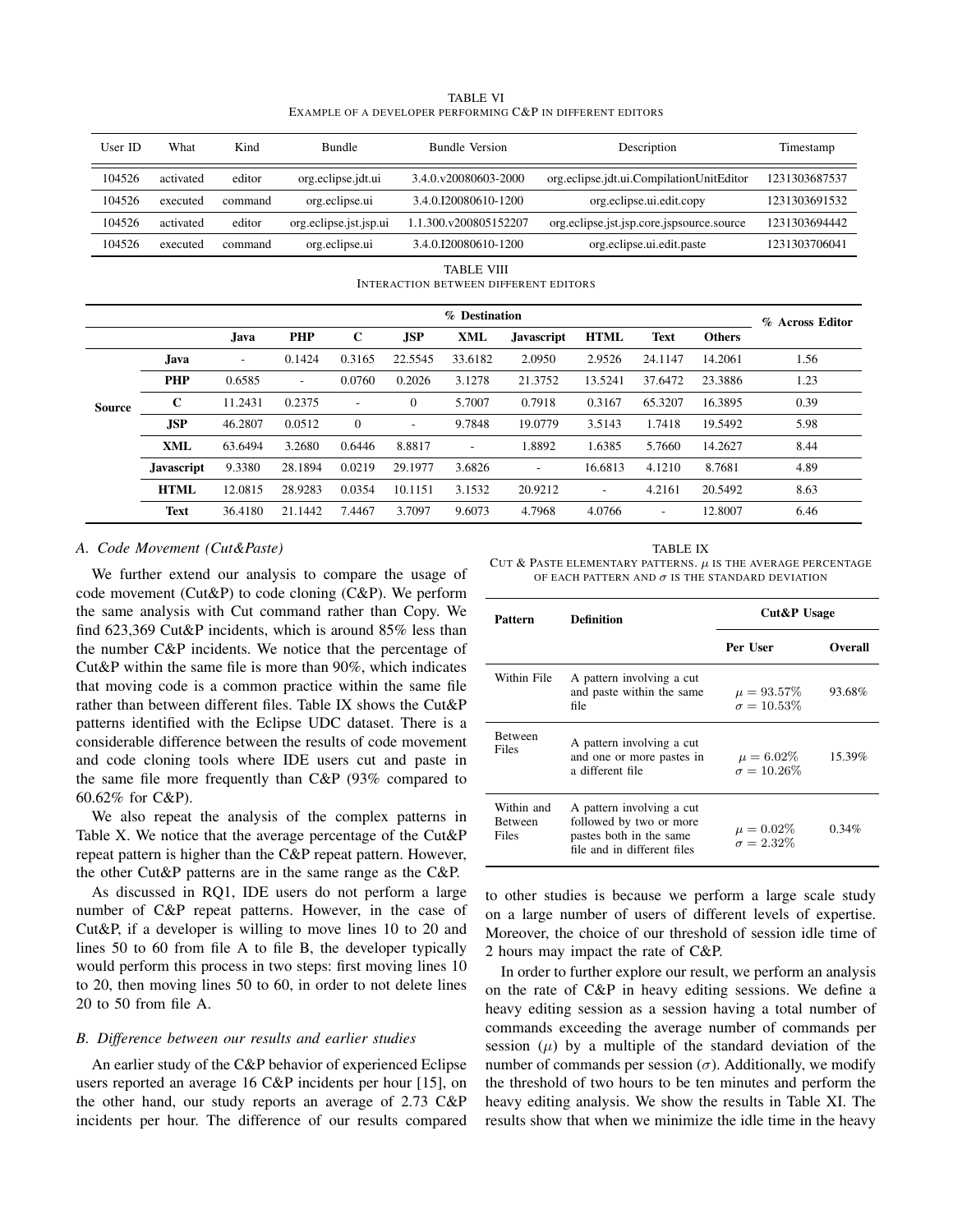TABLE X

CUT&P COMPLEX PATTERNS. µ IS THE AVERAGE PERCENTAGE OF EACH PATTERN AND σ IS THE STANDARD DEVIATION

| Pattern      | <b>Description</b>                                                                                                                                                                           | Cut&P Usage                           |         |  |
|--------------|----------------------------------------------------------------------------------------------------------------------------------------------------------------------------------------------|---------------------------------------|---------|--|
|              |                                                                                                                                                                                              | Per User                              | Overall |  |
| Repeat       | A pattern formed when a user activates an editor and cuts then opens another editor and pastes and<br>repeat this operation more than once in a short period of time (less than two minutes) | $\mu = 16.02\%$<br>$\sigma = 13.14\%$ | 21.4%   |  |
| Distribution | A pattern formed when a user activates an editor and perform a cut command then perform paste<br>command in two or more different files                                                      | $\mu = 0.27\%$<br>$\sigma = 2.45\%$   | 0.18%   |  |
| Relay        | A pattern formed when a developer user an editor, performs a cut then opens another editor and pastes.<br>Finally the user cuts from the same editor and pastes in a third editor            | $\mu = 26.99\%$<br>$\sigma = 16.86\%$ | 33.68%  |  |
| Unknown      | A single Cut&P interaction that doesn't fit in any of the above patterns                                                                                                                     | $\mu = 56.71\%$<br>$\sigma = 21.01\%$ | 44.74%  |  |

editing sessions, we obtain a C&P rate close to the results reported in the earlier study [15].

TABLE XI ANALYSIS OF THE RATE OF C&P PER HOUR

|                                                  | Average rate of C&P per hour for<br>heavy editing sessions |                 |  |
|--------------------------------------------------|------------------------------------------------------------|-----------------|--|
|                                                  | $\mu + \sigma$                                             | $\mu + 2\sigma$ |  |
| Sessions with less than<br>two hours idle time   | 7.6 C&P/hour                                               | 8.88 C&P/hour   |  |
| Sessions with less than<br>ten minutes idle time | 11.39 C&P/hour                                             | 13.18 C&P/hour  |  |

# *C. Challenges of studying C&P behavior of IDE users*

More studies are needed to fully understand the C&P behavior of IDE users on a large scale. However, such studies may face several challenges. The first challenge is the privacy of the recorded data; for example, the Eclipse UDC dataset does not track two important sources of information, the file identifiers and the content of the event. The creation of one way hashes for file identifiers and event contents and the tracking of such hashes might be a middle ground to enable more elaborate large scale studies while ensuring the privacy of Eclipse users.

Terry et al. [24] explore a similar approach on an open source software for image manipulation (GIMP). In particular, Terry et al. examine a version of GIMP software called Instrumental GIMP (ingimp). This version contains a UDClike extension that records the users' usage information. The recorded data includes a more detailed usage information than the Eclipse UDC dataset, including file identifiers and information about the used images. Hence, the authors discuss the recorded information and how they tackle the privacy concerns of such information. For example, ingimp records whether the user works on the same file or different files. Therefore, a file identifier has to be recorded. Ingimp generates an arbitrary 32-bit number for each file name in addition to a 32-bit hash associated to the number. The association between the hash and the number is stored on the user's machine, and only the arbitrary number is recorded in the log file. This allows the data to contain distinct file identifiers while preventing other third party software from reconstructing the original file name.

The second challenge is the performance of the recording tool and its effect on the usability of the IDE. Capturing more data leads to more processing on the user's machine. In a large scale study it is more likely that users with computers of different capabilities use the IDE. Therefore the recording tool should be able to capture data with the minimal performance overhead.

## VI. LIMITATIONS AND THREATS TO VALIDITY

In this section we discuss the threats to validity of our study.

## *A. Internal Validity*

In this study, we perform a large scale analysis of thousands of Eclipse users performing C&P. We analyze the usage of C&P in different files and in different editors. We compare the C&P patterns of IDE users to C&P patterns of regular users, however both studies are not directly comparable. The study of regular users was done on the window level, so if a specific application has an internal tabbing functionality then we would not get any idea how C&P is done within this application. Hence, it is essential for us to look into the Eclipse UDC dataset to get an IDE focused view of C&P.

# *B. External Validity*

In this paper, we study the Eclipse UDC dataset only. Although Eclipse is a widely used IDE by millions of users, our results may not generalize to other popular IDEs like IntelliJ and Netbeans.

Moreover, Eclipse is used by users of different programming languages, however, its main focus is on Java. We tried to extract information about the usage of C&P in different programming languages in Eclipse but due to the small scale of usage, our results may not generalize to other programming languages.

The Eclipse UDC dataset was collected during the period from January 2009 to August 2010. This is the latest publicly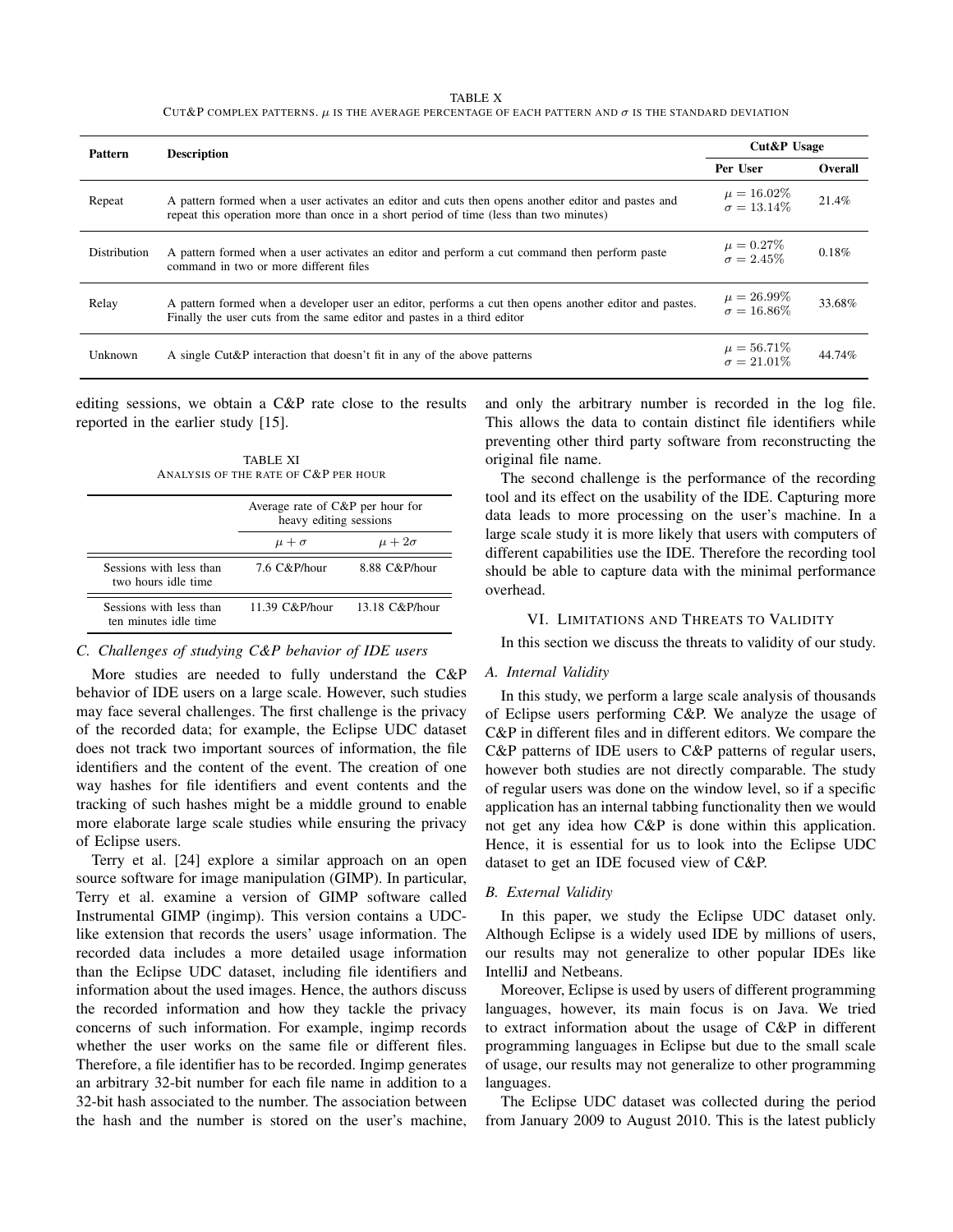available snapshot of the UDC dataset. The practice of C&P may have changed since the collection of the dataset, therefore, in case of the availability of another dataset containing the same type of information, more research may be done to verify our results.

## *C. Construct Validity*

Although the Eclipse UDC dataset is a rich dataset and contains valuable information about the usage of the IDE, however, the Eclipse UDC dataset has drawbacks that may cause some limitations in our analysis. In the following subsections, we categorize the limitations of our analysis and show the impact of such limitations on our results.

*1) Assumptions:* In this study, we make several assumptions about the data. First, a copy or paste command may mean copying code or copying a whole file. The Eclipse UDC dataset does not provide enough information to differentiate between both actions, to mitigate this risk, we consider copy commands only if the user activates a specific editor to obtain more accurate results. Second, We assume the end of development session either when the user closes the workbench or if we find an idle duration of two hours between two consecutive records, this may not be realistic in case that a user is restarting the IDE. In addition, our data filtration is based on our own analysis of the UDC dataset. Hence adopting a different filtration setup may produce different results.

Due to dataset limitations, some of the most common complex C&P patterns cannot be detected or can be detected by adopting specific assumptions. For example, the isolation pattern cannot be detected because the UDC dataset does not provide any identifier for the opened file, thus, a unique key does not exist for the opened file and there is no way to identify if the files that are involved in a specific C&P incident differ from the files in a previous C&P incident.

*2) Dataset limitations:* In this subsection, we discuss the various UDC dataset limitations.

Missing File identifiers. The Eclipse UDC dataset does not provide a unique identifier for each file. This impacts the validity of our study. Consider the following two usage scenarios: Scenario 1: User opens file f1, performs a copy, opens file f2, then opens file f1 again then performs a paste. In this scenario, we consider this event as "between" C&P although actually it is a "within" event. This leads to an overestimation of the "between" pattern.

Scenario 2: User opens file f1, performs a copy, opens file f2 and pastes, then returns back to f1 and performs another paste. In this scenario, we consider this as a "between" pattern although it is a "within and between" pattern. This may overestimate "between" pattern.

Missing C&P content. The Eclipse UDC dataset does not track the actual content of C&P incident due to privacy concerns. Our analysis is based solely on the incidents of C&P themselves rather than the copied code, which limits our analysis in various ways. For example, we are unable to differentiate between the trivial C&P incidents involving a

variable name or a code comment and the major ones involving a method, a class or a whole file.

Additionally, consider the following scenario: A user opens file f1, performs a copy, then leaves the IDE, he returns to the IDE again and pastes, we consider this as an external paste event because the user is assumed to bring code from an external source as we do not know the event content. This will overestimate external C&P events.

Missing the content of other commands. We find that paste commands are sometimes followed by delete commands, it is not known if the delete commands are related to parts of the pasted code or simply deleting blank lines to format the code. Moreover, we find evidence of undo commands being executed after a paste command in 2.38% of the C&P incidents, however we argue that this percentage does not affect the overall accuracy of our results.

Missing some keyboard commands. UDC does not capture some commands like arrow keys and backspace, this will not affect our analysis of C&P events because the missing commands are not directly related to the C&P commands.

Missing drag and drop commands. UDC does not capture when the IDE user drags code in the same file which acts as a Cut&P incident. This will result in underestimation of within Cut&P events presented in the discussion but it will not affect our C&P analysis.

Table XII shows a summary of the dataset limitations threats and the impact of each threat on the results.

TABLE XII THREATS IN OUR ANALYSIS AND THEIR IMPACT ON THE RESULTS

| Threat                               | Impact                                                        |
|--------------------------------------|---------------------------------------------------------------|
| Missing File Identifiers             | Overestimation of between files pattern                       |
| Missing C&P content                  | Overestimation of external C&P incidents                      |
| Missing content of other<br>commands | Unable to identify if the user deletes code<br>or blank lines |
| Missing some keyboard<br>commands    | No effect on the results                                      |
| Missing drag and drop<br>commands    | Underestimation of within Cut&P incidents                     |

## VII. CONCLUSION

In this paper we perform a large empirical study on the C&P behavior of Eclipse users. We observe several differences between the C&P behavior of IDE users and regular users. IDE users tend to perform C&P within the same file unlike regular users who perform C&P across different files. We also find that IDE users frequently perform C&P across different editor types. Our findings imply that Eclipse IDE requires C&P support tools tailored for IDE users because of the different patterns of usage. Moreover, clone detection techniques should consider locating clones across different file types rather than primarily focusing on clones within the same file type.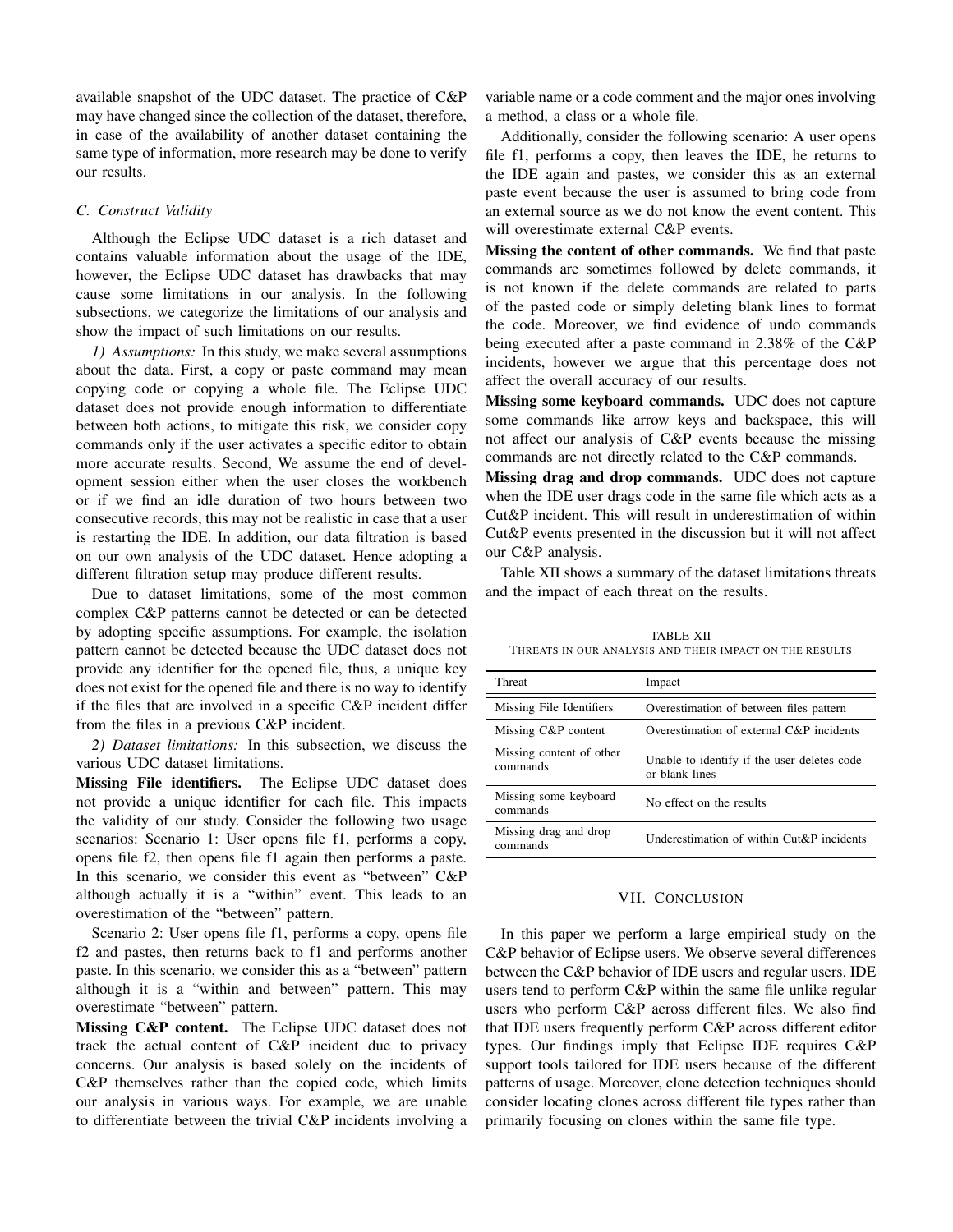## REFERENCES

- [1] "Eclipse usage data collector (udc)." [Online]. Available: https://eclipse.org/epp/usagedata/
- [2] B. Baker, "On finding duplication and near-duplication in large software systems," in *Proceedings of 2nd Working Conference on Reverse Engineering (WCRE '95)*, Jul 1995, pp. 86–95.
- [3] I. Baxter, A. Yahin, L. Moura, M. Sant'Anna, and L. Bier, "Clone detection using abstract syntax trees," in *Proceedings of International Conference on Software Maintenance (ICSM '98)*, Nov 1998, pp. 368–377.
- [4] N. Bettenburg, W. Shang, W. Ibrahim, B. Adams, Y. Zou, and A. Hassan, "An empirical study on inconsistent changes to code clones at release level," in *Proceedings of 16th Working Conference on Reverse Engineering (WCRE '09)*, Oct 2009, pp. 85–94.
- [5] A. Chiu and D. Hirtle, "Beyond clone detection," Cheriton School of Computer Science, University of Waterloo, Apr 2007.
- [6] E. Duala-Ekoko and M. Robillard, "Tracking code clones in evolving software," in *Proceedings of 29th International Conference on Software Engineering (ICSE '07)*, May 2007, pp. 158–167.
- [7] E. Duala-ekoko and M. P. Robillard, "Clonetracker: Tool support for code clone management," in *Proceedings of the 30th International Conference on Software Engineering (ICSE '08)*. ACM, 2008, pp. 843–846.
- [8] M. Fowler, K. Beck, J. Brant, W. Opdyke, and D. Roberts, *Refactoring: Improving the Design of Existing Code*, ser. Addison-Wesley Object Technology Series. Pearson Education, 2012.
- [9] A. Hunt and D. Thomas, *The Pragmatic Programmer: from Journeyman to Master*. Addison-Wesley Professional, 2000.
- [10] P. Jablonski, "Managing the copy-and-paste programming practice in modern IDEs," in *Companion to the 22nd Annual ACM SIGPLAN Conference on Object-Oriented Programming, Systems, Languages, and Applications (OOPSLA '07)*. New York, NY, USA: ACM, October 2007, pp. 933–934.
- [11] E. Juergens, F. Deissenboeck, B. Hummel, and S. Wagner, "Do code clones matter?" in *Proceedings of IEEE 31st International Conference on Software Engineering (ICSE '09)*, May 2009, pp. 485–495.
- [12] T. Kamiya, S. Kusumoto, and K. Inoue, "CCFinder: a multilinguistic token-based code clone detection system for large scale source code," *IEEE Transactions on Software Engineering*, vol. 28, no. 7, pp. 654–670, 2002.
- [13] C. Kapser and M. Godfrey, ""Cloning Considered Harmful" considered harmful," in *Proceedings of 13th Working Conference on Reverse Engineering, (WCRE '06)*, Oct 2006, pp. 19–28.
- [14] C. J. Kapser and M. W. Godfrey, "Supporting the analysis of clones in software systems: Research articles," *Journal of Software Maintenance and Evolution: Research and*

*Practice*, vol. 18, no. 2, pp. 61–82, Mar 2006.

- [15] M. Kim, L. Bergman, T. Lau, and D. Notkin, "An ethnographic study of copy and paste programming practices in oopl," in *Proceedings. of International Symposium on Empirical Software Engineering (ISESE'04)*, 2004, pp. 83–92.
- [16] K. A. Kontogiannis, R. Demori, E. Merlo, M. Galler, and M. Bernstein, "Reverse engineering," L. Wills and P. Newcomb, Eds. Norwell, MA, USA: Kluwer Academic Publishers, 1996, ch. Pattern Matching for Clone and Concept Detection, pp. 77–108.
- [17] R. Koschke, "Identifying and removing software clones," in *Software Evolution*. Springer Berlin Heidelberg, 2008, pp. 15–36.
- [18] A. Lozano and M. Wermelinger, "Assessing the effect of clones on changeability," in *Proceedings of IEEE International Conference on Software Maintenance (ICSM '08)*, Sept 2008, pp. 227–236.
- [19] E. Murphy-Hill, C. Parnin, and A. P. Black, "How we refactor, and how we know it," in *Proceedings of the 31st International Conference on Software Engineering (ICSE '09)*. Washington, DC, USA: IEEE Computer Society, 2009, pp. 287–297.
- [20] C. K. Roy, J. R. Cordy, and R. Koschke, "Comparison and evaluation of code clone detection techniques and tools: A qualitative approach," *Science of Computer Programming*, vol. 74, no. 7, pp. 470 – 495, 2009, special Issue on Program Comprehension (ICPC '08).
- [21] G. Selim, L. Barbour, W. Shang, B. Adams, A. Hassan, and Y. Zou, "Studying the impact of clones on software defects," in *Proceedings of 17th Working Conference on Reverse Engineering (WCRE '10)*, Oct 2010, pp. 13–21.
- [22] K. T. Stolee, S. Elbaum, and G. Rothermel, "Revealing the copy and paste habits of end users," in *Proceedings of IEEE Symposium on Visual Languages and Human-Centric Computing (VL/HCC '09)*. IEEE, 2009, pp. 59–66.
- [23] J. Stylos, B. A. Myers, and A. Faulring, "Citrine: Providing intelligent copy-and-paste," in *Proceedings of the 17th Annual ACM Symposium on User Interface Software and Technology (UIST '04)*. Santa Fe, NM, USA: ACM Press, Oct 2004, pp. 185–188.
- [24] M. Terry, M. Kay, B. Van Vugt, B. Slack, and T. Park, "Ingimp: Introducing instrumentation to an end-user open source application," in *Proceedings of the SIGCHI Conference on Human Factors in Computing Systems (CHI '08)*. New York, NY, USA: ACM, 2008, pp. 607– 616.
- [25] M. Toomim, A. Begel, and S. Graham, "Managing duplicated code with linked editing," in *Proceedings of IEEE Symposium on Visual Languages and Human Centric Computing (VL/HCC '04)*, Sept 2004, pp. 173–180.
- [26] V. Wahler, D. Seipel, J. W. von Gudenberg, and G. Fischer, "Clone detection in source code by frequent itemset techniques," in *Proceedings of 4th IEEE International Workshop on Source Code Analysis and Manipulation*